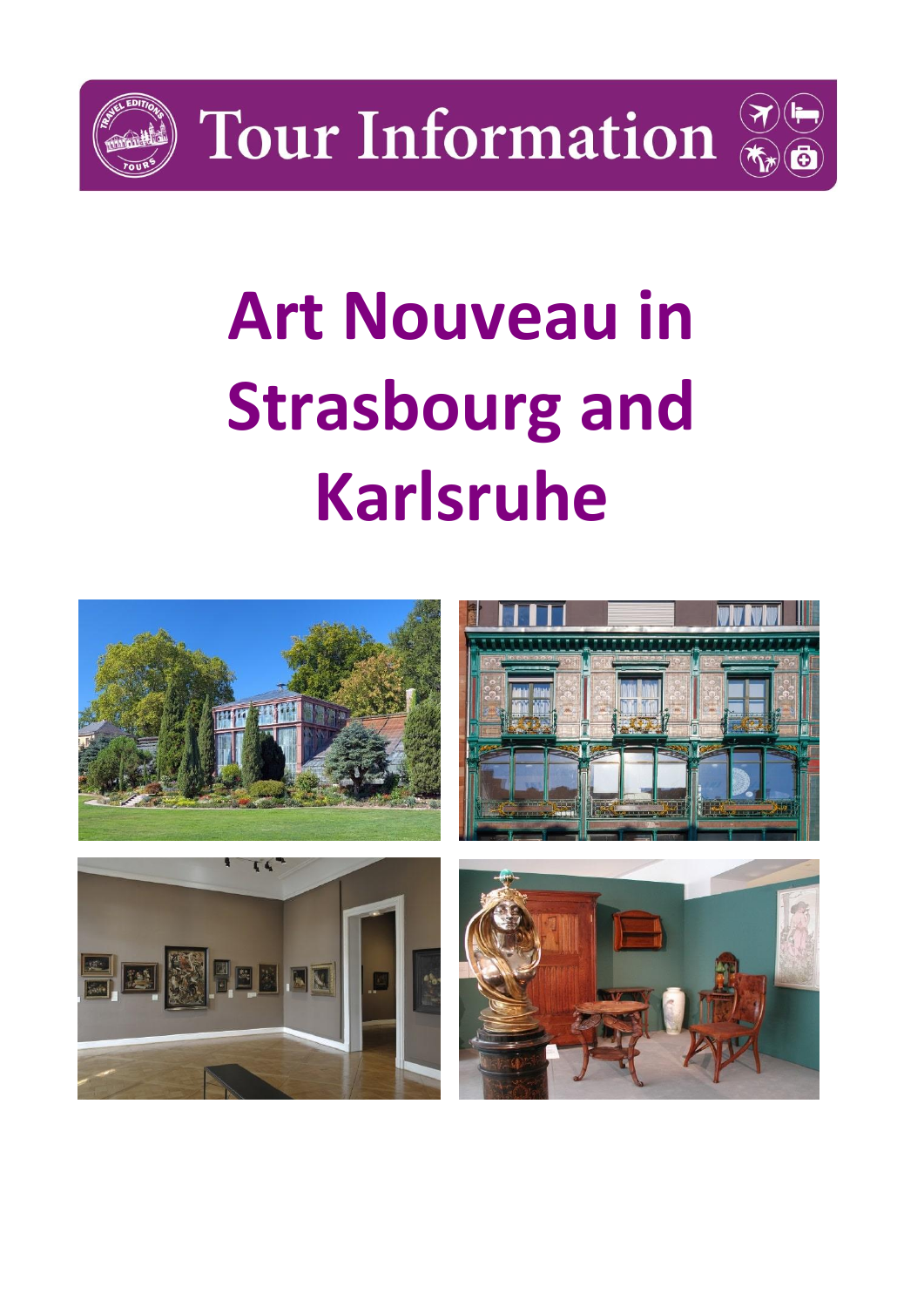

#### **Passports**

You may need to renew your British Passport if you are travelling to an EU country. Please ensure your passport is less than 10 years old (even if it has 6 months or more left on it) and has at least 6 months validity remaining from the date of travel. EU, Andorra, Liechtenstein, Monaco, San Marino or Switzerland valid national identification cards are also acceptable for travel.

For more information, please visit: **passport** [checker](https://www.gov.uk/visit-europe-1-january-2021?utm_medium=uktrav-partner&utm_source=social&utm_campaign=transition&utm_content=AITO)

### **Visas**

If you're a tourist, you do not need a visa for short trips to most EU countries, Iceland, Liechtenstein, Norway and Switzerland. You'll be able to stay for up to 90 days in any 180-day period. For all other passport holders please check the visa requirements with the appropriate embassy.

For further information, please check here: [travel](https://www.gov.uk/visit-europe-1-january-2021?utm_medium=uktrav-partner&utm_source=social&utm_campaign=transition&utm_content=AITO)  [to the EU](https://www.gov.uk/visit-europe-1-january-2021?utm_medium=uktrav-partner&utm_source=social&utm_campaign=transition&utm_content=AITO)

Different rules apply to Bulgaria, Croatia, Cyprus and Romania. If you visit these countries, visits to other EU countries do not count towards the 90 day total.

For all other passport holders please check the visa requirements with the appropriate embassy.

French Consulate: PO Box 57, 6A Cromwell Place, London SW7 2EW; Tel (020) 7838 2000/1. Information Service: Tel (0891) 887 733, Fax: (020) 7838 2046. Opening hours: 0900-1130 (and 1600- 1630 for visa collection only) Mon-Fri (except British and French national holidays).



You will be issued with return train tickets. Please take care not to lose your tickets and please check that the details on your tickets are accurate. Your ticket is non-transferable and non-refundable. No refund can be given for non-used portions.

Standard Premier on Eurostar tickets is indicated by two asterisks in the class type section in the top right-hand corner. A light meal will be served to passengers travelling Standard Premier on Eurostar. Standard class Eurostar tickets do not include any food or drink on board, although there is a buffet car serving drinks and snacks.

TGV tickets do not include any food or drink on board, although a buffet car is available.

### **Train Seats**

On all legs of the journey you have reserved seat and carriage numbers which are shown clearly on your ticket.



As with most trains, passengers are responsible for carrying baggage onto and off the train. Baggage can be stored on overhead shelves or at the entrance to the carriages. Trollies are available at St Pancras and Paris, but bags do need to be carried on to the platform. Porters are sometimes but not always available at St Pancras.

Travel Editions recommends a luggage delivery service called **thebaggageman**, where your suitcase can be picked up from your home before departure and delivered straight to your hotel; therefore removing the worry about carrying your cases onto and off the trains.

For further information: [http://www.thebaggageman.com](http://www.thebaggageman.com/)

#### **Labels**

Please use the luggage labels provided. It is useful to have your home address located inside your suitcase should the label go astray.

#### **Transfers**

On arrival in Strasbourg, transfer on foot to Le Grand Strasbourg Hotel (approx. 200 meters).

#### **Special Requests**

If you haven't already, please notify Travel Editions of any special requests as soon as possible to allow sufficient time to make the necessary arrangements.

#### **Border Control**

You may have to show your return ticket and money.

At border control, you may need to:

- show a return or onward ticket.
- show you have enough money for your stay.

• use separate lanes from EU, EEA and Swiss citizens when queueing.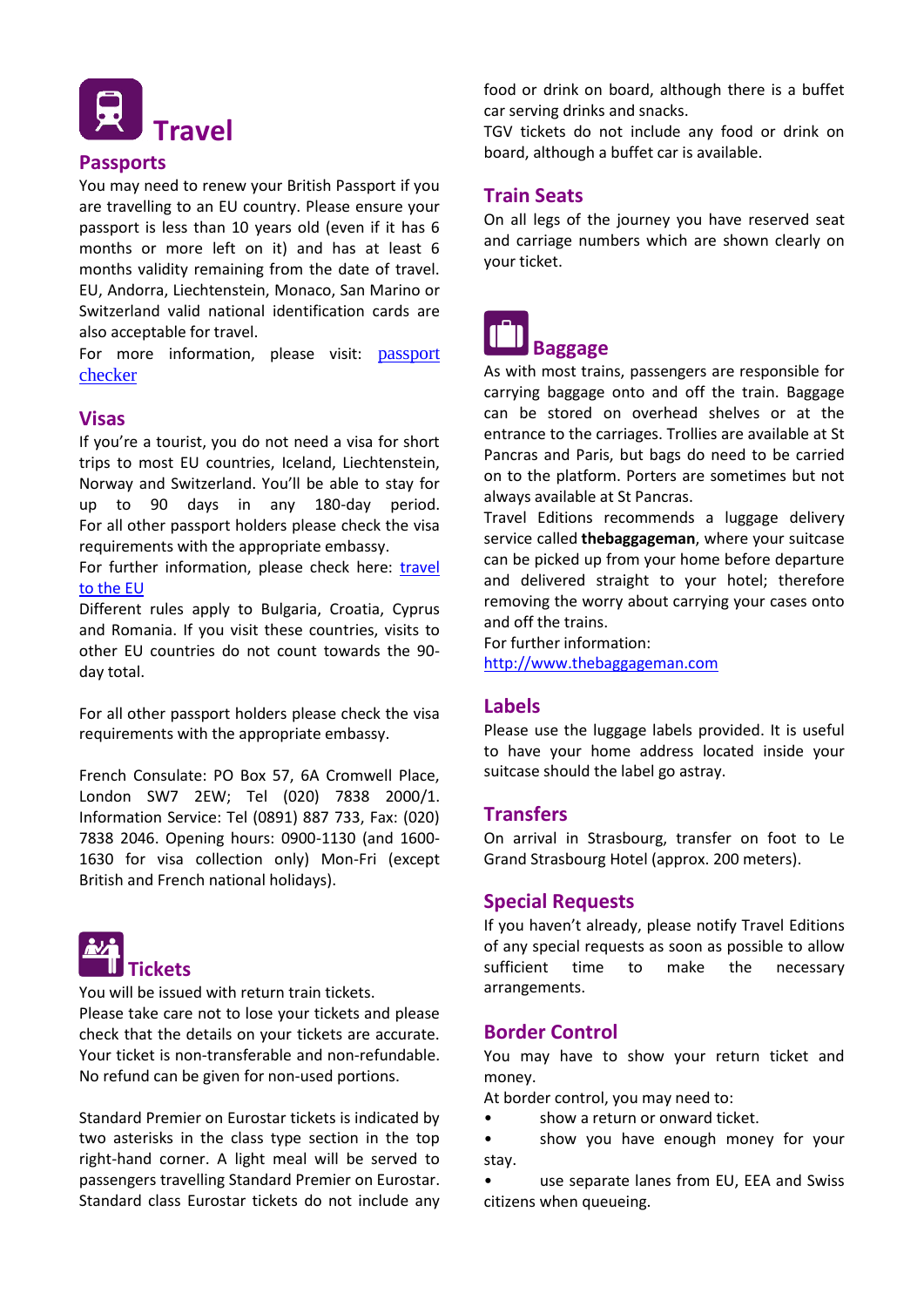

# **Le Grand Hotel, Strasbourg**

The modern, three-star Le Grand Hotel Strasbourg is perfectly located in the heart of the city opposite the train station. The hotel has a bar and offers comfortable, modern bedrooms with bath or shower, TV, safe, mini-bar and wi-fi.

For more information please visit the hotel's website: <https://www.le-grand-hotel.com/en/>



 **Food** 

If you are a gourmet, this tour is made for you. Alsace offers more Michelin star restaurants than any other region of France! Marked by its use of pork in various forms, Alsacian cuisine is strongly influenced by neighbouring Germany. Traditional dishes include *baeckeoffe* (casserole with potatoes, onions, mutton, beef and pork which have been marinated in Alsatian white wine and juniper berries), *flammekueche* (thin bread dough garnished with crème fraiche, lardons and onions)*, choucroute* (sauerkraut) served with Strasbourg sausage, frankfurter, or smoked pork*, fleischnacka* (cooked meat, egg and onion stuffing, rolled in a fresh egg pasta), and *coq au Riesling*.

*Kugelhopf (*Bundt cake made with soft yeast dough containing raisins, almonds and Kirschwasser), *Kaeskueche* (fromage blanc tart) and *Gâteau au vin*  (white or red wine cake) are popular sweets.

Coffee is served after the meal and will be black, in small cups, unless a *café au lait* (or *crème*) is requested.

Almost all restaurants offer two types of meals: *à la carte* (extensive choice for each course, generally more expensive) and *le menu* (a set meal at a fixed price). The bill (*l'addition*) will not be presented until it is asked for, even if clients sit and talk for half an hour after finishing their meal. Usually, a discretionary service charge is added to your bill in restaurants and bars, and no further tipping is required.



Wine is by far the most popular alcoholic beverage in France, and the choice will vary according to region. Alsace is a world-renowned wine region and its famous "Route du Vin" (wine road) encompasses more than 100 wine producing villages between Strasbourg and Thann. Forget any preconceived ideas about Rieslings being sweet and nasty (perhaps you recall Black Tower or Blue Nun), as Alsace produces an excellent range of sophisticated white wines and some great champagne styles (*Crémant*) too. Don't miss the delicious sweet dessert wine made with, *Gewürtztraminer* grapes. In elegant restaurants the wine list will be separate from the main menu, but in less opulent establishments will be printed on the back or along the side of the *carte.* The waiter will usually be glad to advise an appropriate choice. If in doubt, try the house wine; this will usually be less expensive and

As well as producing fantastic wines, Alsace is also France's main beer brewing region, thanks primarily to breweries in and near Strasbourg, which include the international *Fischer, Karlsbräu Kroenenbourg*  and *Heineken,* as well as plenty of artisanal microbreweries.

will always be the owner's pride.

#### **Meals included in the price of your holiday are:**

**Breakfast** – daily

**Dinner** – 2 dinners at the Brasserie Floderer

# **Taking food and drink into EU countries**

You are not able to take meat, milk or products containing them into EU countries.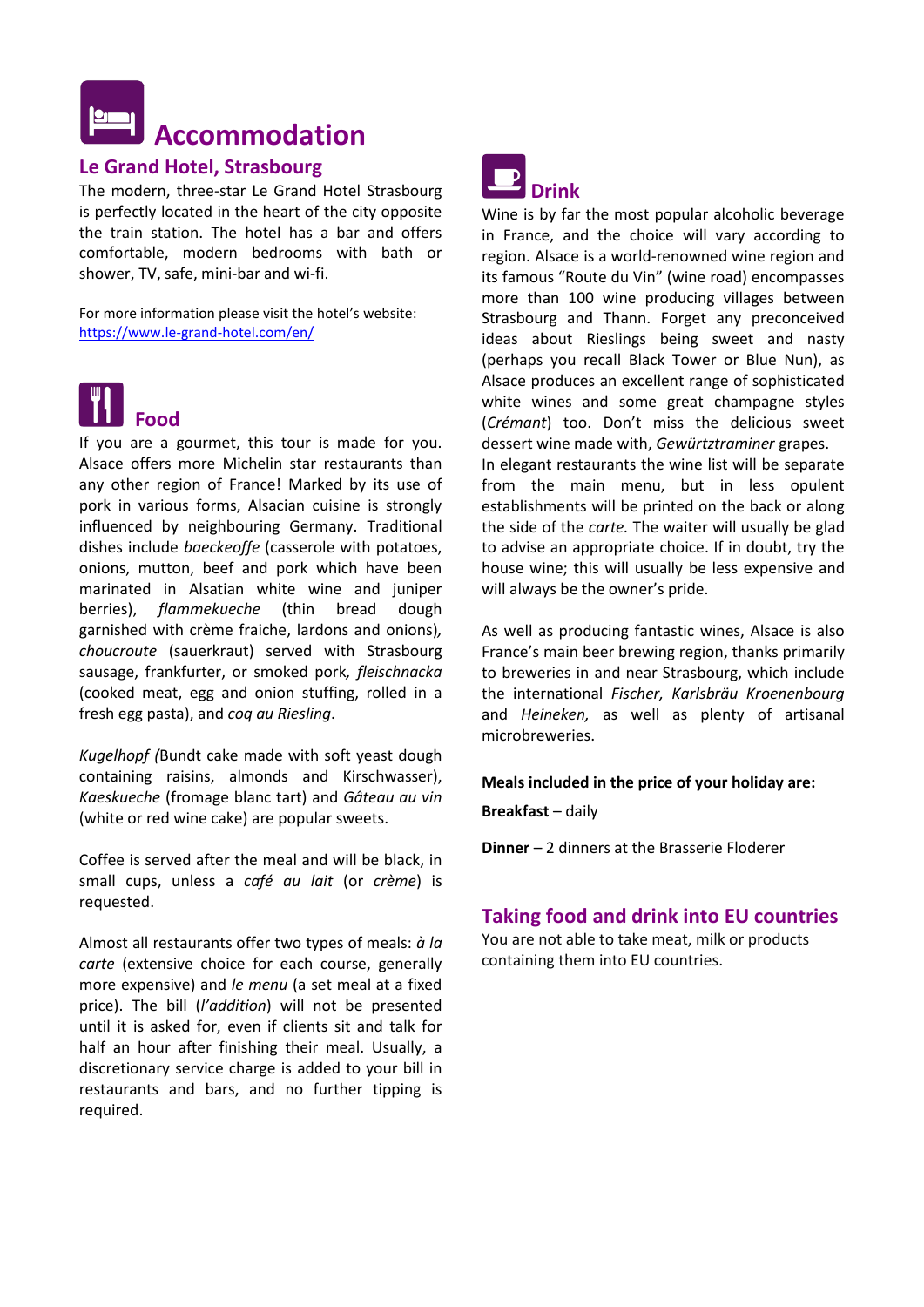

Famed as the base for the European Parliament, Strasbourg lies halfway between Prague and Paris and is often referred to as the "crossroads of Europe" and it is no surprise that its rich and varied artistic and architectural legacy bears witness to its strategic importance over centuries. This tour looks at its Art Nouveau heritage in the expert hands of Prof. Anne or Dr Scott Anderson and will cross the border into Germany to historic Karlsruhe.

#### **Details of places of interest included in your tour:**

### **Strasbourg**

The city of Strasbourg offers a stark contrast of old and new. At its heart you'll find a medieval town of atmospheric narrow streets, half-timbered houses and the awe-inspiring pink-sandstone Gothic cathedral, known as "the great pink angel" with its 19<sup>th</sup> century astronomical clock that draws the crowds for its midday performance. Surrounding this is a thoroughly modern and progressive city including the headquarters of the European Parliament. A boat ride on the Ill River is an excellent way to see both sides. The charming 'Petite France' district, the oldest part of the city dating from the 1100's, is a must see, as are the baroque *Palais Rohan*, that houses archaeology and fine and decorative arts museums*, the Rhine Palace,*  and the *Palais de l'Europe*, seat of the Council of Europe*.*

For more information about Strasbourg, please visit: <http://www.otstrasbourg.fr/en/>

# **Museum of Fine Arts**

The Museum of Fine Arts presents a fascinating panorama of the history of painting in Europe from its beginnings in 1870. Located on the first floor of the Rohan Palace, the museum proposes a journey through the centuries and schools. Featuring Italian and Flemish Primitives (Giotto, Memling), Renaissance and Mannerism (Botticelli, Raphaël, Veronese, Lucas van Leyden, El Greco), Baroque, Naturalism and Classicism in the 17th and 18th centuries (Rubens, Vouet, Zurbarán, La Belle Strasbourgeoise by Largillière, Canaletto, Tiepolo, Goya), 20th (Delacroix, Chassériau, Corot, Courbet). For more information, please visit:

<https://en.musees.strasbourg.eu/museum-of-fine-arts>

## **Museum of Decorative Arts**

Located on the ground floor of the Rohan Palace, the former residence of the prince-bishops built between 1732 and 1742, this museum includes two sections: the sumptuous apartments of the Rohan cardinals and the Strasbourg decorative art collections, mainly focused on the history of applied arts in Strasbourg during the 18th century.

For more information, please visit: [https://en.musees.strasbourg.eu/museum-of](https://en.musees.strasbourg.eu/museum-of-decorative-arts)[decorative-arts](https://en.musees.strasbourg.eu/museum-of-decorative-arts)

# **Museum of Modern and Contemporary Art**

Designed by the AFA Architecture Workshops (Adrien Fainsilber et Associés), the MAMCS building is organised around a vast nave. This veritable "inner street" gives access to several spaces on the ground floor: the modern art tour, the room dedicated to the works of Gustave Doré, the Graphic Arts and Photographic collections, a large exhibition hall, an auditorium, a bookshop and the library. On the first floor, where there is also a restaurant, four large, successive rooms are dedicated to exhibiting the permanent contemporary art collections.

For more information, please visit: [https://en.musees.strasbourg.eu/museum-of-modern](https://en.musees.strasbourg.eu/museum-of-modern-and-contemporary-art)[and-contemporary-art](https://en.musees.strasbourg.eu/museum-of-modern-and-contemporary-art)

# **Karlsruhe**

Situated on the Rhine Plain between the Black Forest, the Vosges Mountains and the Palatinate Forest, Karlsruhe is a hub of science and technology. Karlsruhe has always been just that little bit more liberal than most, allowing art and culture to flourish and creating an atmosphere of vitality. The Badisches Landesmuseum (Baden State Museum) is the largest cultural and historical museum for the Baden region, and presents Baden's culture in an interdisciplinary manner through dialogue with cultural witnesses from all over the world, with a focus on Europe. For more information about Karlsruhe, please visit:

[https://www.germany.travel/en/cities](https://www.germany.travel/en/cities-culture/karlsruhe.html)[culture/karlsruhe.html](https://www.germany.travel/en/cities-culture/karlsruhe.html)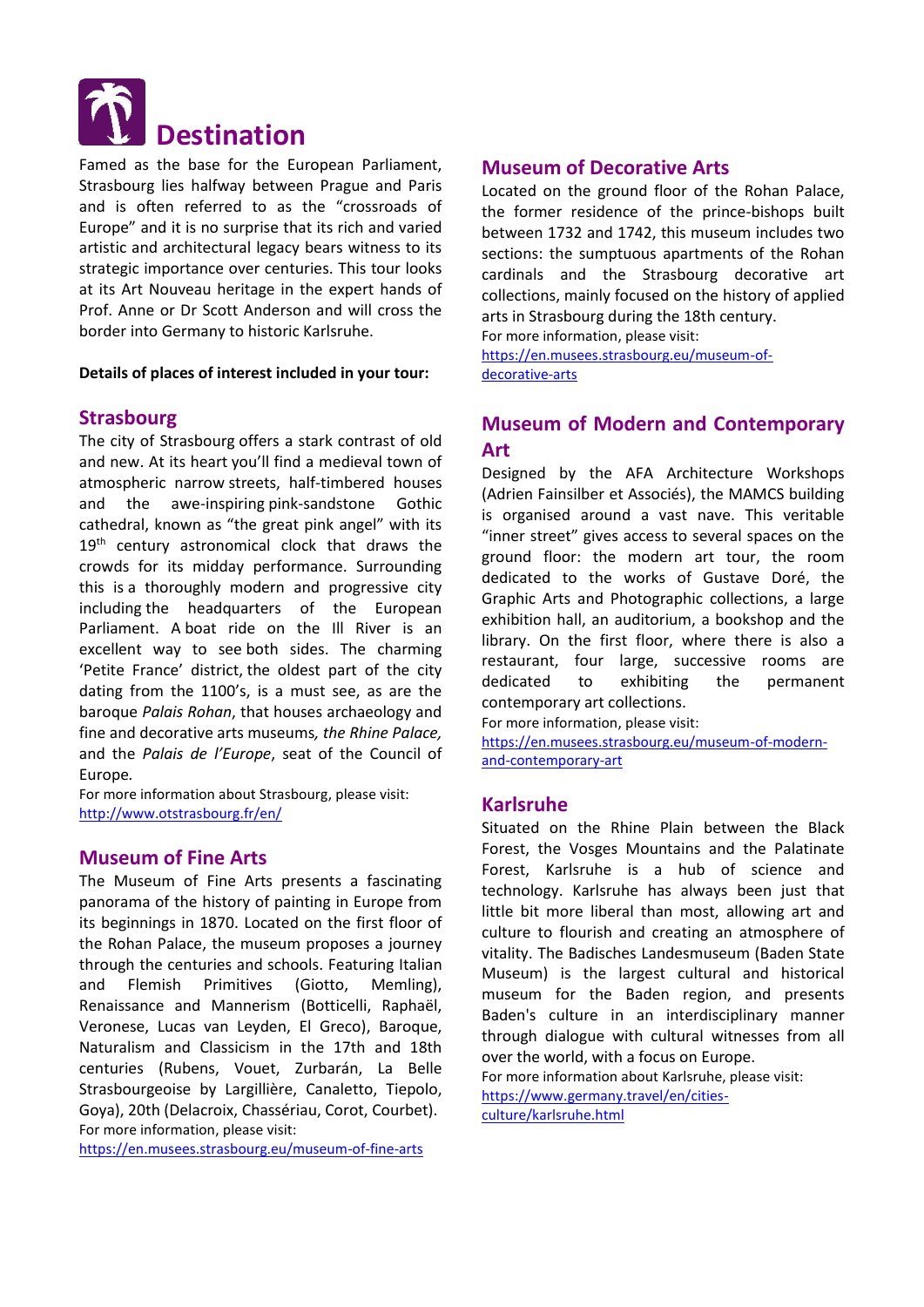# **Your lecturer / guide**

**Prof. Anne Anderson,** author, broadcaster, Lecturer and Fellow of the Society of Antiquaries, was a senior lecturer at Southampton Solent University for 14 years, specialising in the Arts and Crafts, Art Nouveau and Modernism. Anne's career as an international speaker has taken her all over the world and her TV credits include the BBC's Flog It!. Anne has received a rapturous response from or customers at the many Travel Editions UK lectures

and tours as well as a host of tours overseas and her knowledge, wit and enthusiasm bring her beloved subjects to life in whatever



location she finds them.

#### **During your trip enjoy two evening lectures:**

'*Strasbourg Art Nouveau or jugendstil' 'Art Nouveau/Jugendstil: the Karlsruhe Collection'*

#### **Tour manager**

Your tour manager will be on hand throughout the tour to ensure that everything operated according to plan. If you have any problems or questions please see him or her immediately – it is often possible to resolve complaints or problems very quickly on the spot, and do everything to help you enjoy your holiday.

#### **Reading Suggestions**

#### **Graham Robb,** *The Discovery of France***.**

A general introduction to French culture, landscape and history, it also features an excellent insight into the distinctive character of France's regions.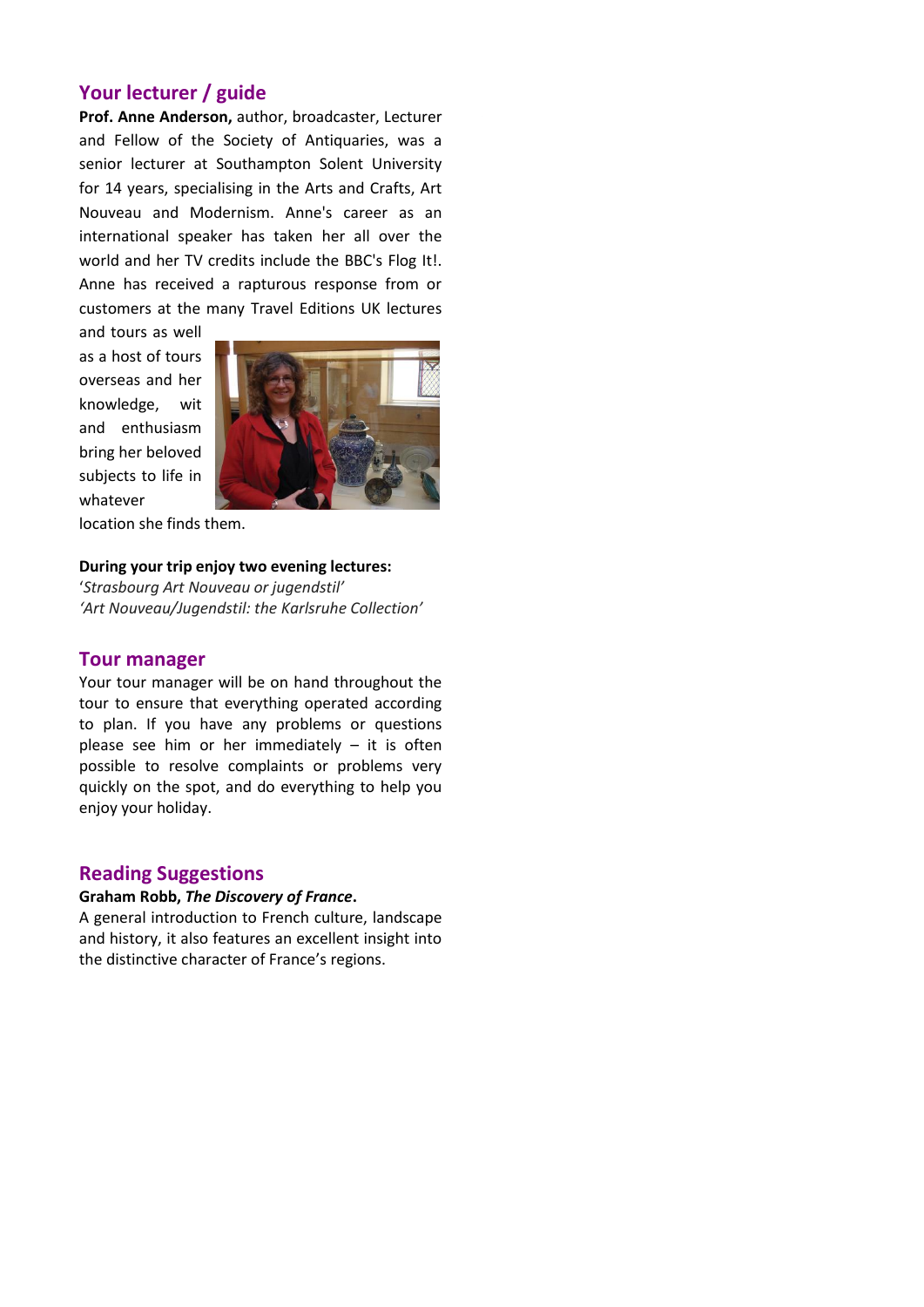**The Basics**  Climate – The weather in Alsace at this time of year is likely to be pleasant, but there is the chance of the odd shower. Our best advice is to come

prepared..



Time – GMT +2 hours (Summer time Apr-Oct); GMT + 1 (Standard time Nov-Mar). Language – French. Religion – Roman Catholic.

National holidays – New Year's Day (01 Jan); Easter Monday; Labour day (01 May); Victory in Europe day (08 May); Ascension Day; Whit Sunday; Whit Monday; National day (14 Jul); Assumption of Mary (15 Aug); All Saints' day (01 Nov); Armistice day (11 Nov); Christmas day (25 Dec); St Stephens Day (26 Dec).

Currency – Euro.  $\epsilon_1$  = 100 cents. Notes are in denominations of €500, 200, 100, 50, 20, 10 and 5. Coins are in denominations of  $E$ 2 and 1, and 50, 20, 10, 5, 2 and 1 cents.

Banks – Cashpoints compatible with international banking networks are located in all towns and cities, as well as airports, major train stations and other spots. They usually offer an attractive exchange rate. Those banks that still exchange foreign currencies into local money will always charge a transaction fee, so withdrawing money from an ATM usually represents the most logical means of obtaining euros.

Credit cards – American Express, Diners Club, MasterCard and Visa are widely accepted across the country. If you're eating at a restaurant, check prior to the meal that your card will be an acceptable form of payment. It is advisable to carry a supply of cash with you at all times, as restaurants and shops in small villages may not accept credit cards.

Electricity – 220 volt, two-pin continental plug.

Drinking water – Tap water is safe to drink. (Although you'll find a huge amount of bottled water for sale too)

Shops and museums – Department stores are open 0900-1830 Monday to Saturday. Most shops are closed between 1200-1430. Some food shops (particularly bakers) are open Sunday mornings, in which case they will probably close Monday. Many shops close all day or half-day Monday.

Please note that most museums are closed on Mondays.

Camera – bring plenty of memory cards/film and any spare camera batteries as these are not always available. Please check with your guide before photographing people.

Bath plugs – The hotel has plugs for basins, but it is useful to carry a 'universal' one with you.

Telephones/mobiles – You should be able to use your mobile phone in France, depending on your operator and contract. The guarantee of free mobile phone roaming throughout the EU, Iceland, Liechtenstein and Norway has ended. Check with your phone operator to find out about any roaming charges you might get from 1 January 2021. A new law means that you're protected from getting mobile data charges above £45 without you knowing. Once you reach £45, you need to opt in to spend more so that you can continue using the internet while you're abroad. Your phone operator will tell how you can do this.

Tipping –To keep our tours affordable, we do not increase the tour price by adding in tips. However, in the tourism industry, there is a certain level of expectation that when receiving a good service, one does award with a tip. Tour Managers, Representatives, Guides and Drivers appreciate a tip at the end of their involvement with the tour, but this is entirely at your discretion. We believe in allowing you to tip according to your level of satisfaction with their services, but for your guidance about £2-3 per person per day for the tour manager is the norm. We would like to reiterate that tipping is an entirely optional payment and this information is given purely to answer any questions you may have about it.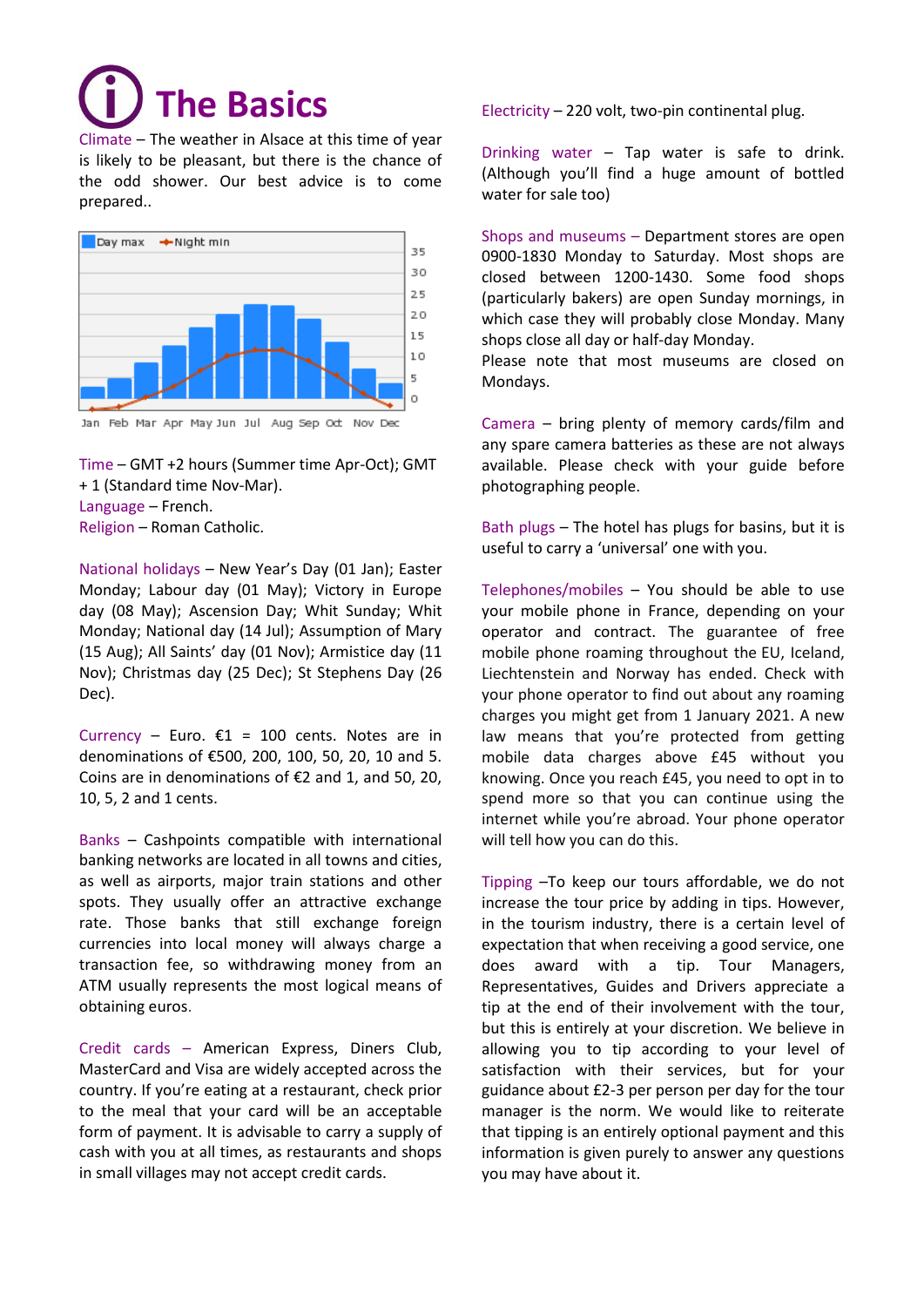

# **Doctor/Dentist/Chemist**

Please talk to your tour manager if you are feeling unwell and they will organise for you to see a doctor.

**Keep receipts for insurance claims**.



Your tour manager/hotel reception will arrange hospital transport.

**Keep receipts for insurance claims**.

# **General Health Advice**

We suggest you take a good supply of your own individual medicines with you and always keep some in your hand luggage in case you get delayed or your luggage goes astray. General-purpose supplies for bites, stings, or scratches, and your usual medication for headaches, or stomach upsets are always recommended. Oral rehydration sachets are excellent for topping up salt and glucose levels.

Visit the NHS Fit For Travel website for more generally information specific to the country you are visiting - [www.fitfortravel.nhs.uk](http://www.fitfortravel.nhs.uk/)

# **Inoculations**

You should check with your own doctor and take their advice as to which inoculations are required for the country you are visiting, as only they know your medical history and recommendations are liable to change at short notice.

# **European Health Insurance Card (EHIC)**

Before you travel, make sure you've got a valid European Health Insurance Card (EHIC) or UK Global Health Insurance Card (GHIC) or travel insurance with health cover.

You may not have access to free emergency medical treatment and could be charged for your healthcare if you do not have an EHIC or GHIC when visiting an EU country, or travel insurance with full healthcare cover when visiting Switzerland, Norway, Iceland or Liechtenstein. If you have an EHIC it will still be valid while it remains in date. Your European Health Insurance Card (EHIC) or Global Health Insurance Card (GHIC) will be valid if you're travelling to an EU country.

We strongly recommend that you take out an appropriate travel insurance policy when you travel abroad.

For further information about the GHIC please visit: [https://www.ehic.org.uk](https://www.ehic.org.uk/)



To be covered under your Travel Insurance Policy, if you become ill, it is essential that you contact a local doctor and also telephone the emergency number of your insurance company. You will **NOT** be covered for any claim unless this procedure is carried out. Your insurance company will then decide on the best course of medical attention.